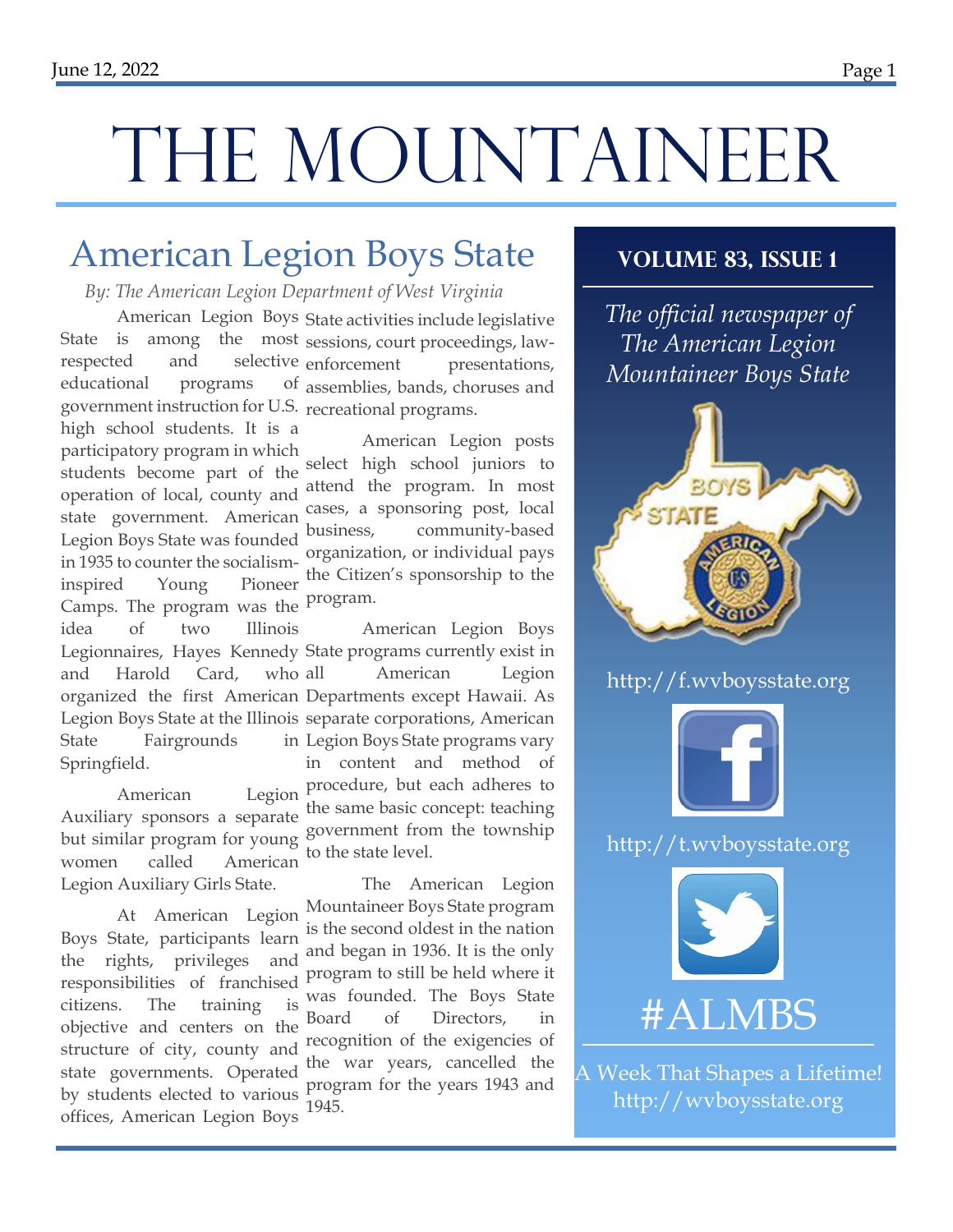### Why Do We March?

*By: The American Legion* 

Marching is the most efficient, and more importantly, the SAFEST way to move large groups of people in the limited amount of time we have. Mountaineer Boys State has a very good safety record in its eighty-three year history.

Requiring the citizens to march is a major factor in achieving and maintaining that record.

Secondly, many dignitaries and other guests throughout the week visit us. Seeing the citizens marching to class, to the dining hall, and to the Assembly Hall is quite impressive and adds to the prestige of Boys State.

Marching is as much a part of Boys State as the American Legion itself and prepares us for the Formal Review to honor the newly elected state officials and our Veterans on Wednesday.

So Hup...two... three... four.... and have fun!

Pledge of Allegiance *Title 4 U.S. Code § 4*

Department of West Virginia **The Universal Political Conventsion POW/MIA** recognition **Flag of the United States of America, and to the Republic for which it stands, one Nation under God, indivisible, with liberty and justice for all."**

> The Pledge of Allegiance to the Flag of the United States of America should be rendered by standing at attention facing the flag with the right hand over the heart.

> When not in uniform men should remove any non-religious headdress with their right hand and hold it at the left shoulder, the hand being over the heart.

> Persons in uniform should remain silent, face the flag, and render the military salute.

> Members of the Armed Forces not in uniform and veterans may render the military salute in the manner provided for persons in uniform.

## POW/MIA **Society**

*www.pow-miafamilies.org/*

day is the third Friday in September. It was chosen to salute all prisoners of war and soldiers who have gone missing in action, and a flag was created with it to bring recognition to unreturned soldiers- that flag is now officially a national flag. On this day there are ceremonies throughout the nation for remembrance of the fallen or unreturned, so as not to let the public forget.

The League's sole purpose is to obtain the release of all prisoners, the fullest possible accounting for the missing and repatriation of all recoverable remains of those who died serving our nation.



### What is Taps & When Is It Used?

*Taps* is now played by the military at burial and memorial services, to accompany the lowering of the flag and to signal the "lights out" command at day's end.

Throughout the week of American Legion Mountaineer Boys State you will hear *Taps* sounded numerous times throughout the day. When heard, it is appropriate for you to stand in place and surrender a proper salute.

#### **Words to Taps**

Day is done, Gone the sun, From the lakes, From the hills, From the sky, All is well. Safely rest. God is nigh.

Fading light, Dims the sight, And a star, Gems the sky, Gleaming bright, From afar, Drawing nigh, Falls the night.

Thanks and praise, For our days, Neath the sun, Neath the stars, Neath the sky, As we go, This we know, God is nigh.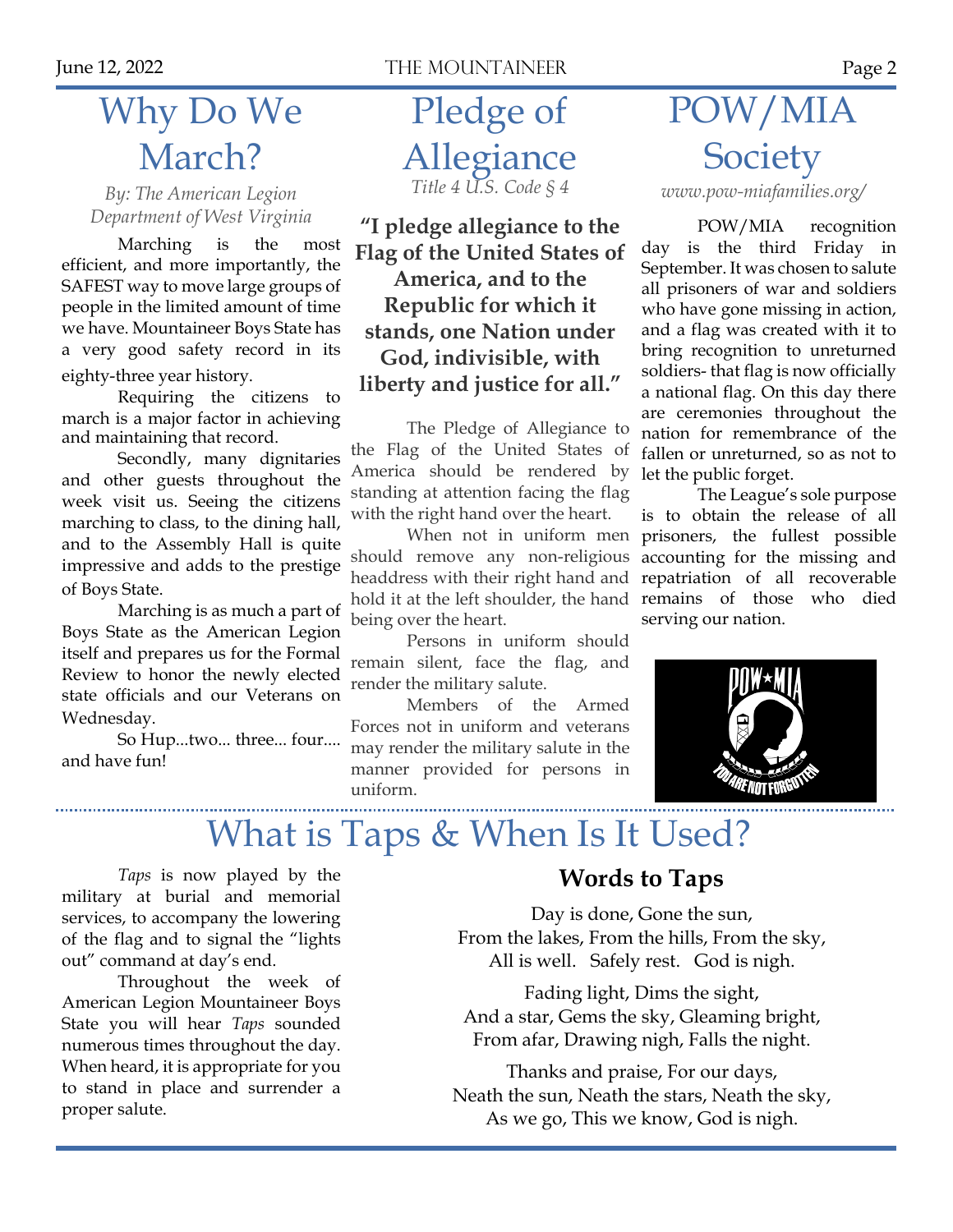### American Legion Mountaineer Boys State Awards

*Awards are presented on the final day of the program and candidates are interviewed by the respective award selection committee.*

BOYS NATION: Two Citizens will be selected to represent The American Legion Mountaineer Boys State at Boys Nation. This is the highest honor that can be bestowed upon a Citizen. Citizens who have been elected to a state office, Speaker of the House or President of the Senate, have served in the capacity of State Party Chairman, or have demonstrated extraordinary leadership are eligible to be considered as a candidate for Boys Nation. Each candidate will be required to complete an application as wells as go through an interview. The interview panel will seek input from the eligible candidate's counselors regarding the individual's character and suitability for selection.

WILLIAM R. FUGITT MEMORIAL AWARD: This award, given in memory of long time Mountaineer Boys State Administrator William R. Fugitt, is given to the cottage that attains the best total score in the categories of City Government, County Government, Board of Education, Bar Examination, Legal Program, Daily Inspection, Athletics/Band Participation, State Election Participation, and General conduct of all citizens of that cottage during the entire week.

DR. JOHN T. DOMBROSKY AWARD: This award, given in memory of Dr. John T. Dombrosky who was a Mountaineer Boys State Citizen, Assistant Medical Officer and Chief Medical Officer, is presented to a Staff member or citizen who has displayed the attributes of life, liberty, and the pursuit of happiness with the Legion principles as exemplified by Dr. Dombrosky. Previous recipients of the Dr. John T. Dombrosky Award shall comprise the Selection Committee.

LEGISLATOR OF THE YEAR AWARD: The Legislator of the Year award is given to a member of the Mountaineer Boys State Senate or House of Delegates who best exemplifies extraordinary character, enthusiasm for education, and a genuine devotion to the legislative process. The Legislative Advisors, chaired by the Legislative Coordinator shall select the recipient of this award.

TOMMY E. JONES AWARD: This award, given in memory of long time Mountaineer Boys State Administrator Tommy E. Jones, will be awarded to the Citizen who contributes the most to the political process. Among the criteria for this award are: Enthusiasm, Sincerity, Honesty, Organizational Ability, and Creativity.

P. E. KERCHEVAL AWARD: This award, given in memory of longtime Mountaineer Boys State Chief Medical Officer and one of the original Founders of Mountaineer Boys' State, Dr. P. E. Kercheval, is given to a Citizen who is a participant in all of the activities of Boys State, is courteous, congenial, has high moral standards and demonstrates leadership.

FRANK TAYLOR JR. AWARD: This award, given in memory of longtime Mountaineer Boys State Legal Advisor Frank Taylor Jr., is awarded to the citizen of Mountaineer Boys State who

exhibits an enthusiastic interest in law and displays high moral character with honor, respect and integrity for the rights of others. In addition, the recipient must be an active participant in the programs of Mountaineer Boys State. Only Citizens who successfully passed the Mountaineer Boys State Bar Examination will be considered for this award.

DAVE FARRIS AWARD: This award, given in memory of longtime Mountaineer Boys State Counselor and Headquarters Staff member, Dave Farris, is presented to the Citizen who contributes significantly to the city and/or county government aspects of the Mountaineer Boys State program and exhibits the qualities of a good sense of humor, kindness, competence and fairness for all. Only those Citizens who hold an elected city or county office shall be eligible for this award.

AMERICANISM AWARD: This award will be bestowed upon the graduating Citizen who has shown the most patriotism throughout the week, demonstrating respect to the flag and to ceremonies. The Citizen should demonstrate integrity, enthusiasm, service before self, honor, and love of country.

*"The measure of success is not always what you achieve but is often what you attempt."*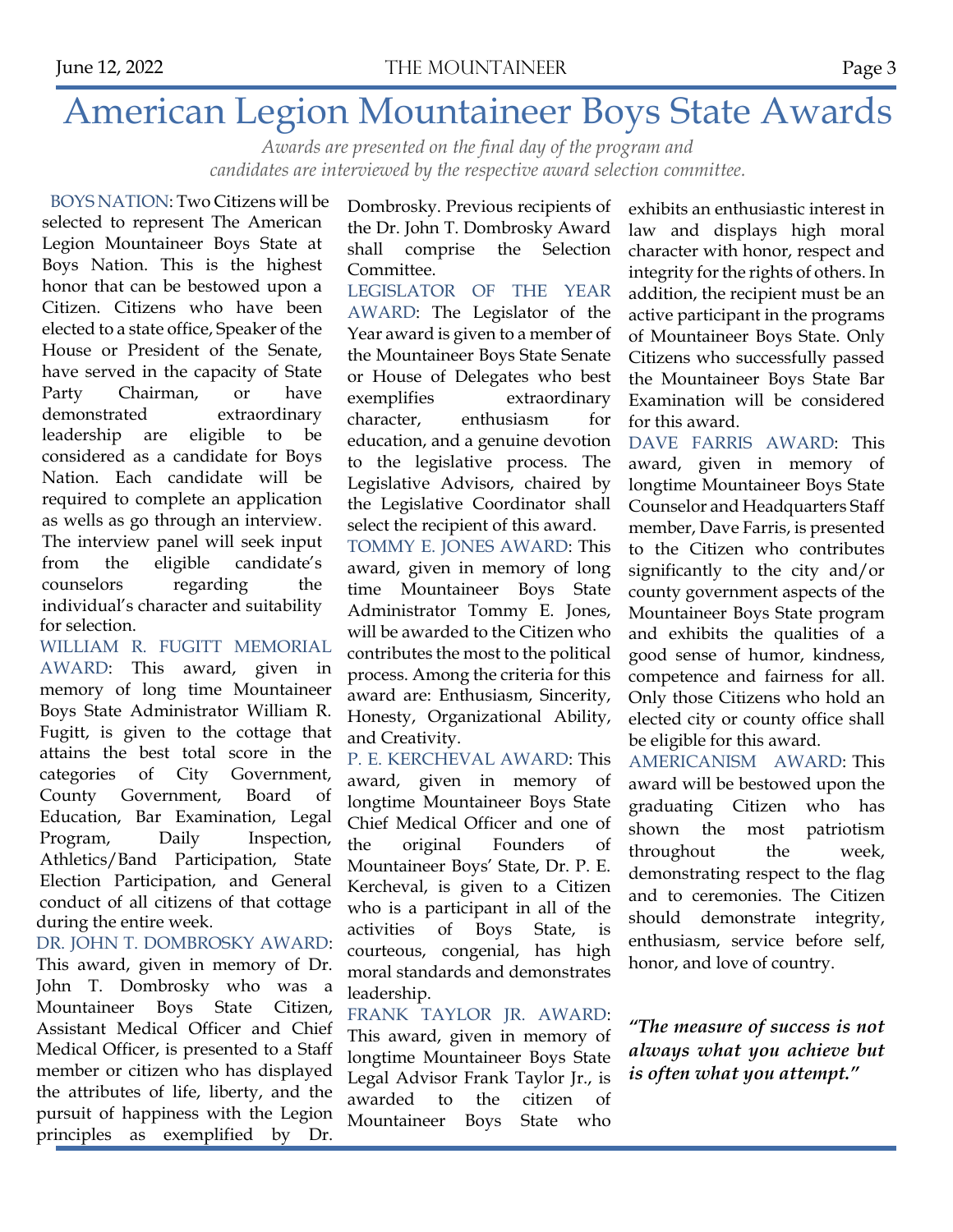### Jamie Summerlin Speaks at Mountaineer Boys State

If anyone can run the distance, it's Marine veteran Jamie Summerlin. His passion for running and empathy for fellow veterans inspired him in March 2012 to embark on a 3,452-mile, 100-day cross country journey that began in Coos Bay, Oregon, and ended in Rehoboth Beach, Delaware. His trek across 16 states and the District of Columbia, detailed in his book "Freedom Run," not only raised money for national and local organizations whose mission is to assist veterans, but it inspired communities and veterans alike to Dream Big and find ways to support the U.S. Military and those who have served our country so bravely.

Jim Ryun, former U.S. Congressman, three-time Olympian and world record holder, calls "Freedom Run" a captivating book that is the story about the true American spirit; U.S. Senator Joe Manchin sys Summerlin's book shows all of us that we can each do more.

Summerlin was recognized as one of the 55 Great Things in WV by the WV State Journal in 2012 and was most recently featured in Morgantown Magazine.

He serves on the Bd. Of Directors for Operation Welcome Home, a Veterans facility in Morgantown, and is also an inspirational speaker for business and professional organizations, schools, veteran groups, and the running community.

He and his wife, Tiffany, also a Marine Corps veteran, reside in Morgantown with their two children, Nicholas and Shayna.

For more information: http://freedomrunusa.com/



#### **FLAG LOWERING: FBI Honor Guard**

*The flag lowering will be held prior to dinner every evening.*

### Behavioral Health Tip of the Day

Welcome to American Legion Mountaineer Boys State!!! Every day, a positive behavioral health tip will be offered in the ALMBS newspaper, The Mountaineer and through the broadcasting program.

Positive behavioral health is of the utmost importance, and staff and counselors are available to talk, and ensure you have the best experience possible this week.

Behavioral health begins with keeping in mind a few things for this week, and when you go back to your respective homes and schools. Those are: Community, physical health, intellectual health, environmental health, boundaries, and self-care. Both ALMBS journalism programs will highlight these topics all week.

### **Reminders for the Week**

Please write home and thank your sponsors. If you don't know who they are, see Marie in Headquarters which is Dorsey Center. Your sponsors pay the fee that allows you to attend Boys State. Any questions throughout the week, ask your counselors and other staff members who are in the blue and gold or solid blue shirts. Get involved and have a great week!!

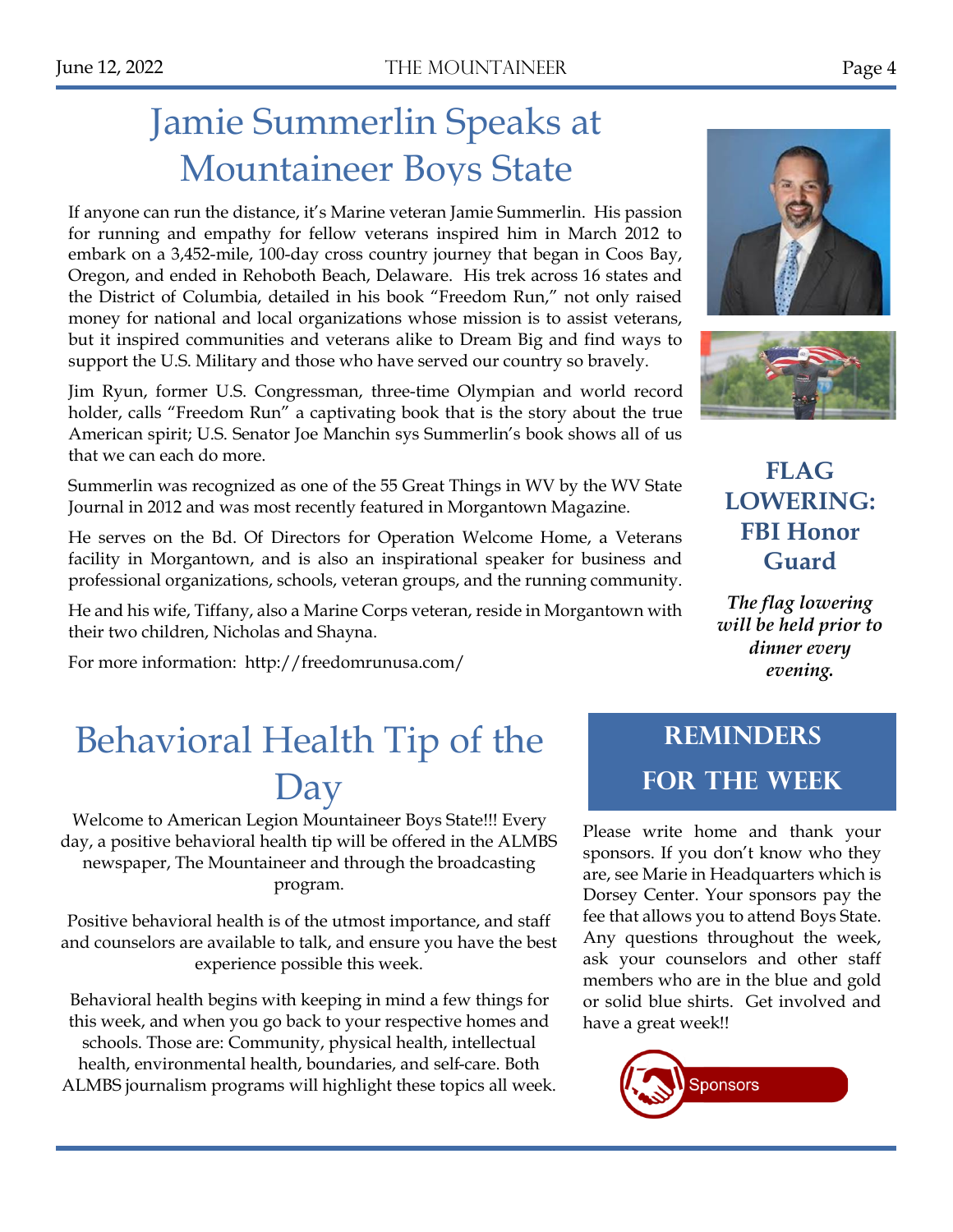### Career Paths

Get your applications and/or filing papers filled out and ready to turn in beginning today. (Sunday) Refer to your manual for the filing fees. Cottage counselors will have copies of all the available applications you papers for city and county offices. State office filing papers need to be picked up at Headquarters. (Dorsey Center)

*Deadline for filing for office is Monday, June 13, 2022, at 12:15pm. File for state offices at Headquarters.* 

### Boys State Manual

The Boys State Manual is your guide for the entire week. It contains Boys State content and the daily schedule for the week. Please put your name, cottage, and ID number on your manual in case it gets lost. *(Please don't lose it!)*

**EVENING ASSEMBLY: Mountaineer Boys State Americanism Team**

### Law Lecture and

### Bar Exam

website for study purpose. Your of the Law Lecture prior to automatically an *Attorneys come in throughout the week!!!*

### Daily Newspaper *from Girls State!!!* & Broadcast

The journalism print staff will produce a daily newspaper with information about the events during each day. Please read the newspaper. The journalism broadcast staff will produce multiple broadcasts throughout the week containing highlights of the day*. Broadcasts can be big surprises!!!*

*encouraged.* Come *get ad prices and get your ad in well!!! the paper or broadcast!*

### Talent Show

need. They will also have filing pass the Bar Exam, you are talent show. We usually have a The Law Lecture has been on the Friday "West Fork River Revue." counselors will conduct a review instrument and brought it with today's lunch. *Good luck!* If you counselors about being in the Each cottage will have the opportunity to participate in the anyone plays a musical you, please talk to your attorney. lot of talent whether it be handy musical, comedy, dancing, etc. It *is an interesting talent show which may include messages* 

### Gift Shop

The Jackson's Mill Gift Shop is in the registration office and is open only during office hours. *Feel free to shop for some souvenirs!!!*

### **Cellphones**

\*\**Print and broadcast*  State official activities. *However, advertisements are welcome and please call home during the week Southeastern Learning Center to still at Boys State and all is*  Cellphones may only be used during free times. They cannot be used during classes, assemblies, meals, or other Boys *to let your family know you're* 



*"Your ultimate adversary is often yourself."*

*-Bob Rogers*